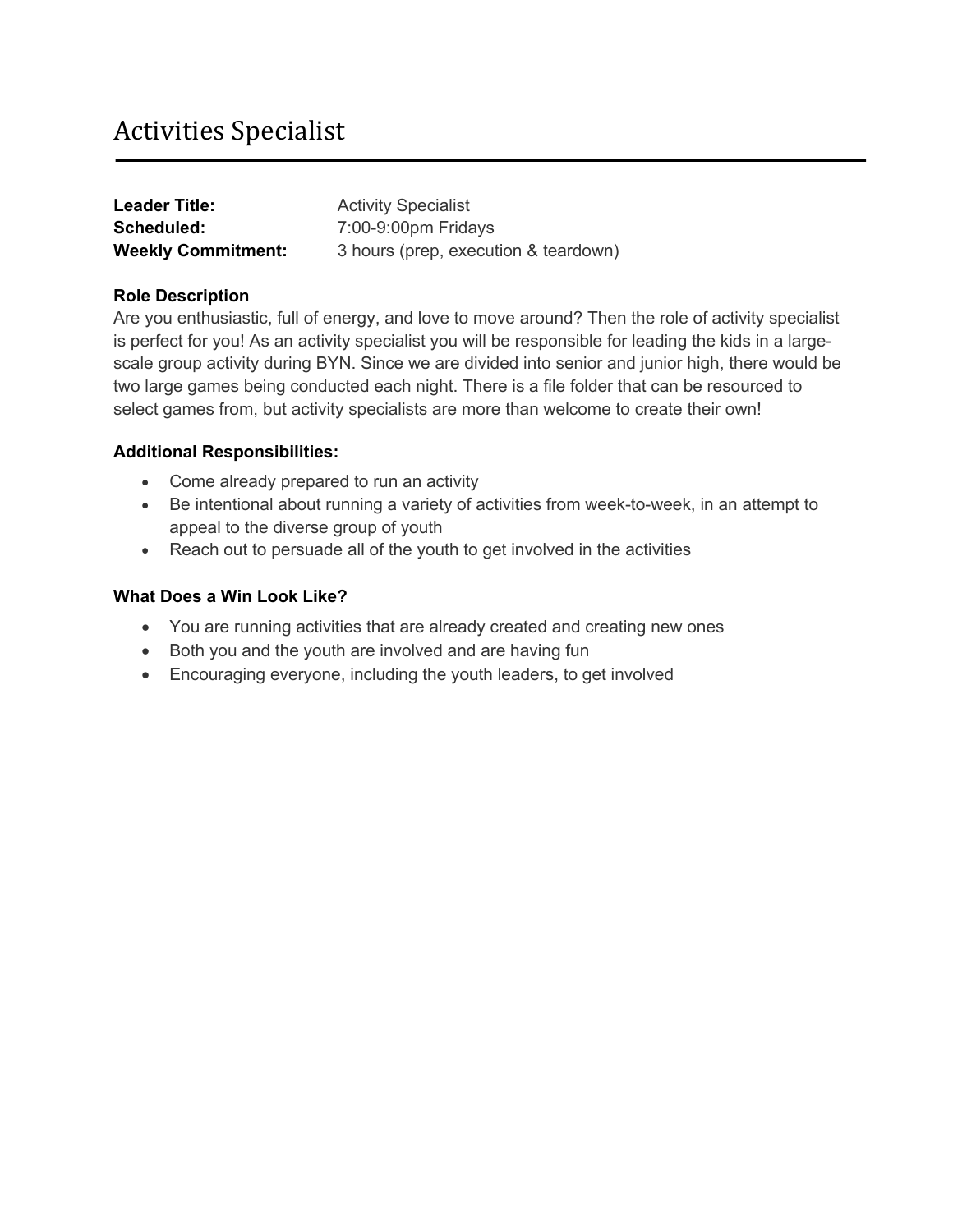| <b>Leader Title:</b>      | <b>Communications Team Member</b> |
|---------------------------|-----------------------------------|
| <b>Scheduled Shift:</b>   | TBD with Communications Team      |
| <b>Weekly Commitment:</b> | 3 hours (prep & execution)        |

## **Role Description**

The Communications Team is responsible for relaying all the cool and fun activities which take place at BYN to the rest of the church community through our social media and bulletins. This is perfect for anyone with a creative mind, that is familiar with the various social media platforms; particularly Instagram. This role also lends itself to individuals with an act for graphic design, as we may occasionally need templates, bulletins, or various merchandising designed for BYN. The Communications Team works closely with the photography and videography team to help publish content.

#### **Additional Responsibilities:**

- Create an online social media presence with a regular posting schedule
- Provide timely updates based on upcoming events via Instagram and LinkTree
- Help update current forms and bulletins.

- Engage with the youth via social media platforms
- Parents feel well informed of events
- Posting creative and fun content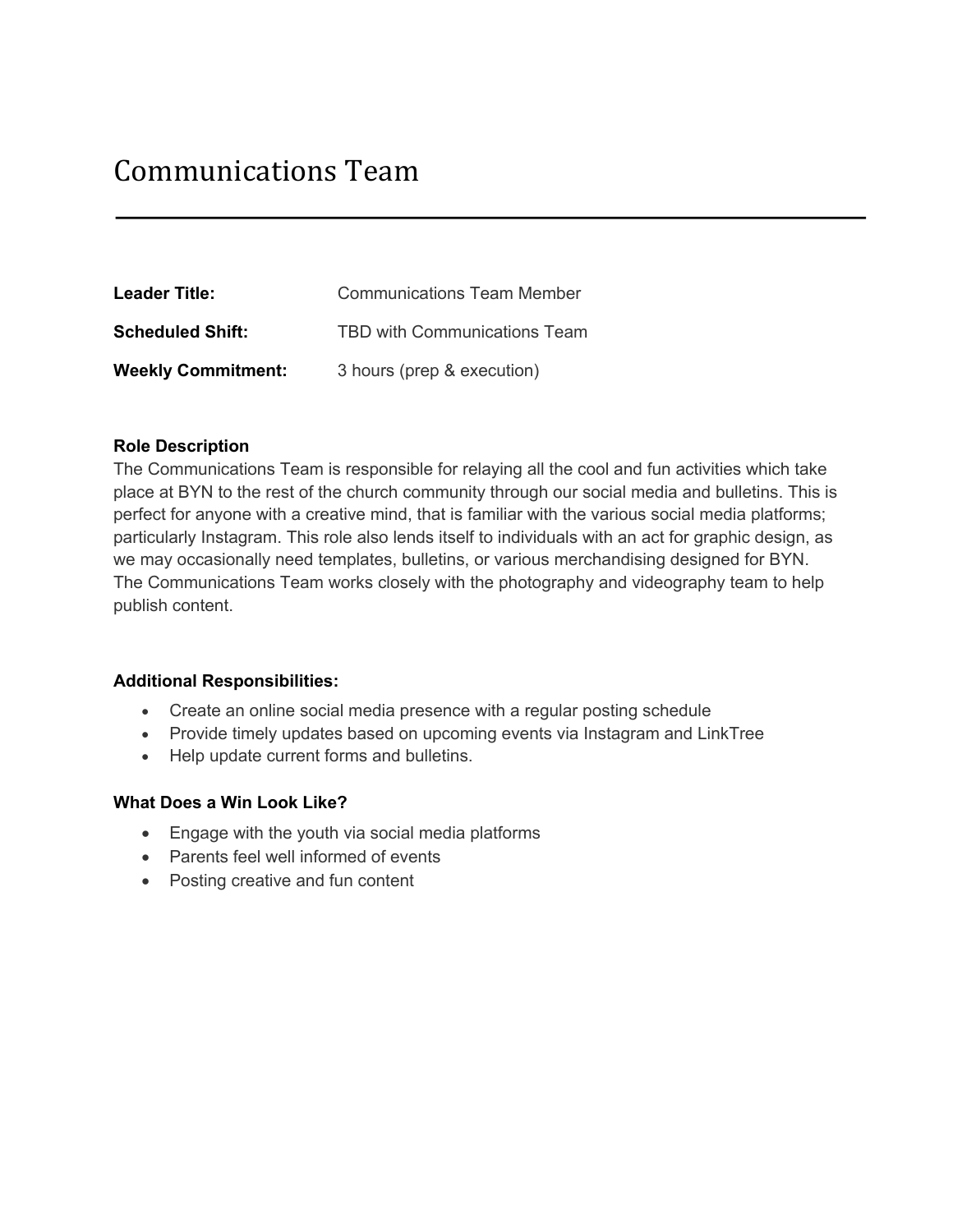| <b>Leader Title:</b>       | <b>Group Facilitator</b>     |
|----------------------------|------------------------------|
| <b>Scheduled Shift:</b>    | 7:00-9:00pm                  |
| <b>Weekly Commitment:</b>  | 2.5 hours (prep & execution) |
| <b>Minimum Commitment:</b> | Facilitate Twice a Month     |

## **Role Description**

Do you have a passion for working with youth and desire to help them connect to the God of the Bible? As a Group Facilitator, your role would be to help facilitate discussions with youth (grade 6-8 or 9-12) on the Biblical teaching delivered during the BYN. Group sizes would range between 8-12 youth.

The purpose of the Group Facilitator is NOT to know all the answers but to ask the good questions that will help you and the youth engage in meaningful dialogue. This requires 30 minutes or so of prep in advance to review and familiarize with the lesson summary and discussion questions, and 45 minutes during BYN.

#### **Additional Responsibilities:**

• Arrive on a bridge youth night prepared to be present for the youth

- The youth are engaged, responding, and asking questions related to the lesson
- You feel comfortable using your personal experience with the Biblical content to help the youth make connections to the lesson
- You feel you have been given enough information to facilitate the Chatrooms